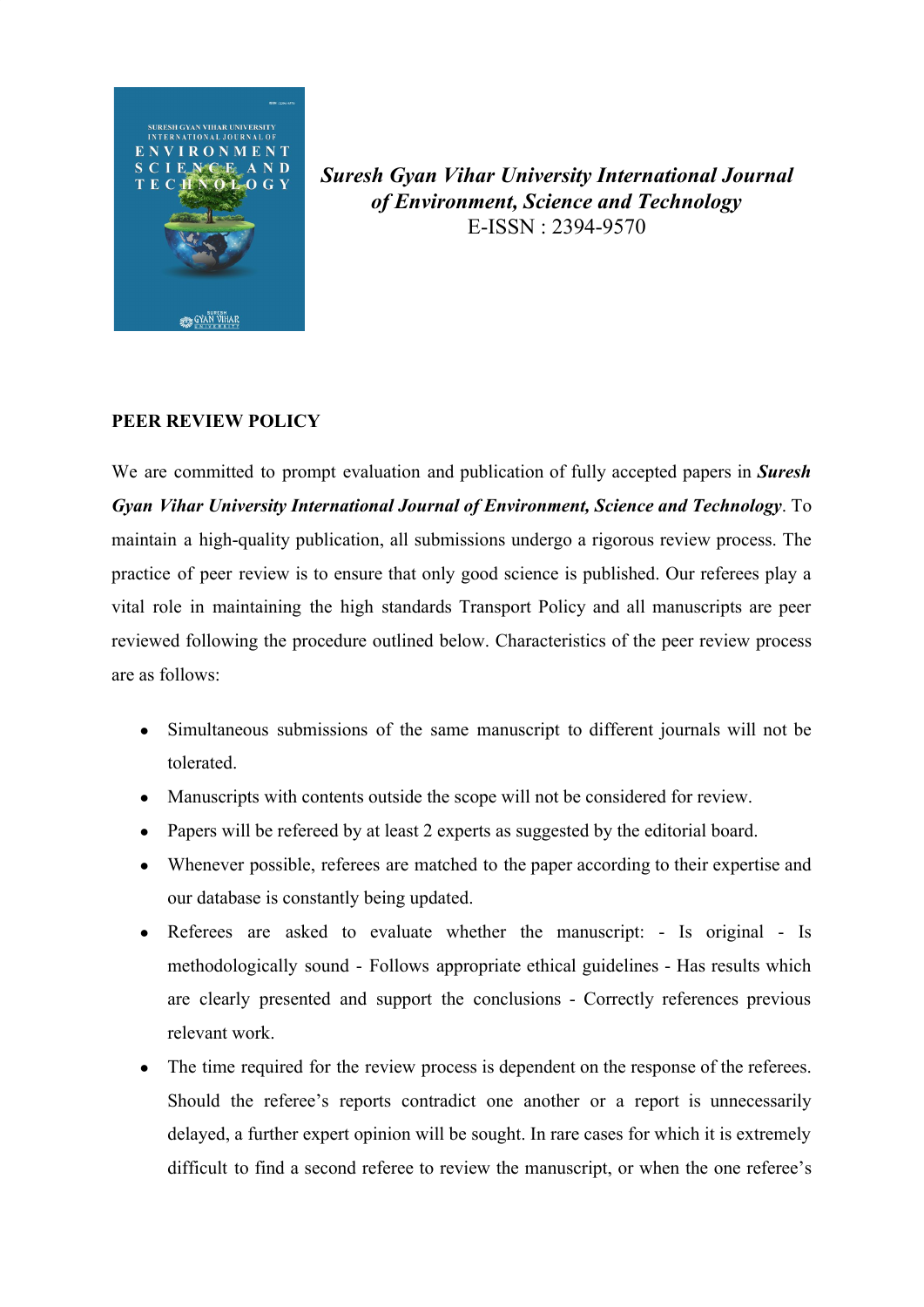report has thoroughly convinced the Editor, decisions at this stage to accept, reject or ask the author for a revision are made on the basis of only one referee's report. The Editor's decision will be sent to the author with recommendations made by the referees, which usually includes verbatim comments by the referees. Revised manuscripts might be returned to the initial referees who may then request another revision of a manuscript.

- A final decision to accept or reject the manuscript will be sent to the author along with any recommendations made by the referees, and may include verbatim comments by the referees.
- Editor's Decision is final, Referees advice the editor, who is responsible for the final decision to accept or reject the article.
- Language correction is not part of the peer review process, but referees may, if so wish, suggest corrections to the manuscript.
- In addition, Editors will have the option of seeking additional reviews when needed. Authors will be informed when Editors decide further review is required.
- All publication decisions are made by the journal's Editors-in-Chief on the basis of the referees' reports. Authors of papers that are not accepted are notified promptly.
- All submitted manuscripts are treated as confidential documents. We expect our Board of Reviewing Editors and reviewers to treat manuscripts as confidential material as well.
- Editors and reviewers involved in the review process should disclose conflicts of interest resulting from direct competitive, collaborative, or other relationships with any of the authors, and remove oneself from cases in which such conflicts preclude an objective evaluation. Privileged information or ideas that are obtained through peer review must not be used for competitive gain.
- Our peer review process is confidential and identities of reviewers cannot be revealed.

## **Editor**

## **Editor-in-Chief**

Dr. Sarmad Moin,

Prof. (Dr.) Gaurav Sharma, Principal, School of Applied Sciences